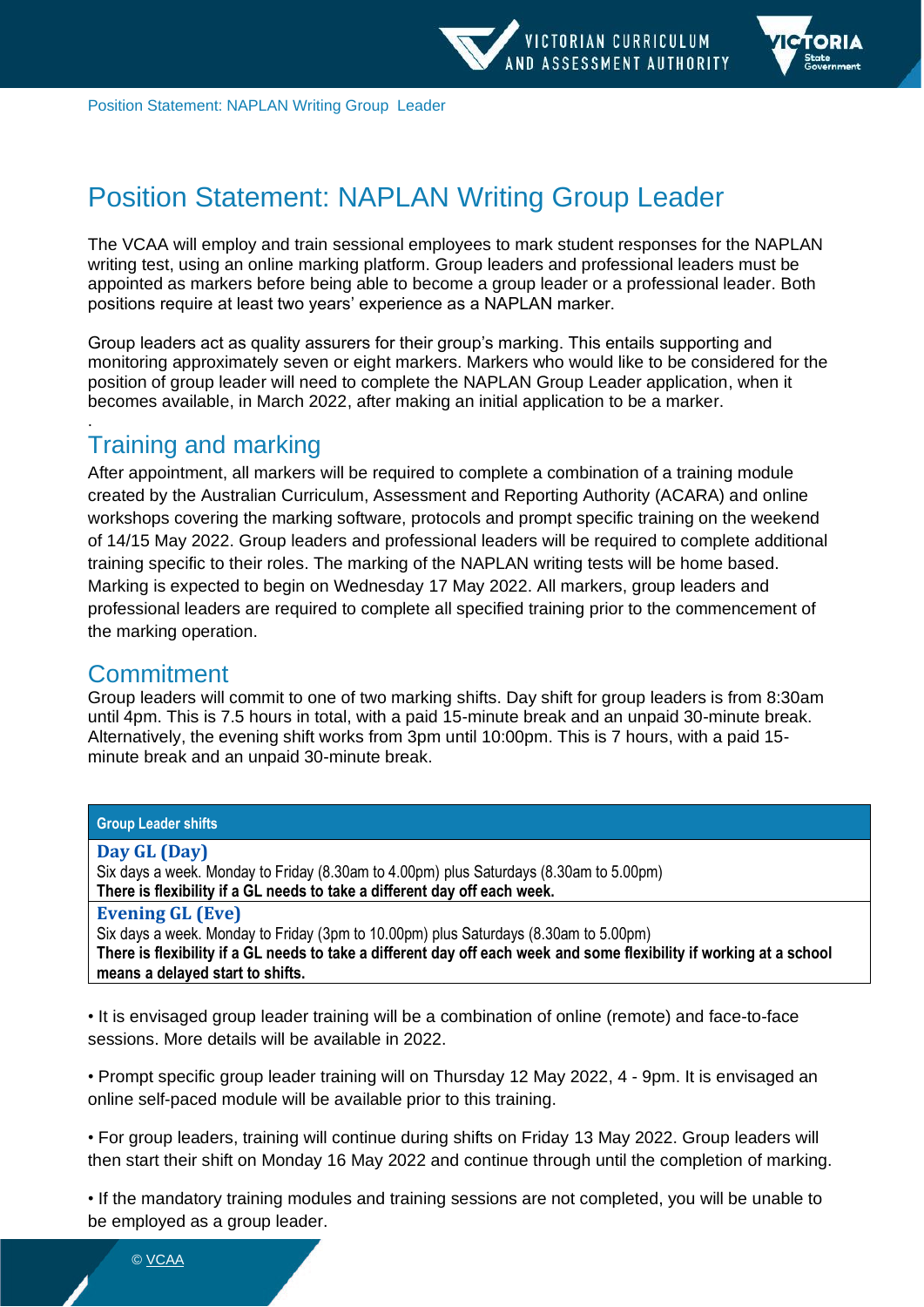#### Marking operation

**Tuesday 17 May – until all scripts completed expected finish Friday 17 June 2021** All group leaders are required to be logged into the online marking platform for the duration of each shift and to submit a timesheet each fortnight.

It is envisaged that group leaders will work remotely in 2022 with the option to attend the Coburg marking centre on the weekend.

#### Role and responsibilities

A group leader works in a group with seven or eight markers under the direction of the professional leaders, who report to the Chief Assessor.

As a group leader you are required to:

- maintain the security and confidentiality of all assessment information and materials
- undertake marker training in accordance with the NAPLAN procedures and instructions
- participate in the additional leadership training needed to undertake 'back-marking' and review marking
- monitor the performance of markers and assist in marker evaluation
- provide professional assistance, feedback and retraining to markers as required
- back-mark scripts and mark scripts
- mark scripts accurately in accordance with advice given by the VCAA and professional leaders
- maintain a consistent rate of script marking in accordance with marking target rates, training and agreed dates and times
- follow marking operation procedures

• maintain accurate records of marker progress and all marker monitoring activities including calls to and retraining of markers.

Further information on roles and responsibilities will be covered during the role-specific training session.

#### Requirements

Applicants applying for the position of group leader should:

- make a general marker application **[SSMS](https://www.ssms.vic.edu.au/)** (Sessional Staff Management System) and indicate interest in becoming a group leader.
- have previous demonstrable NAPLAN Writing marking experience
- have a VIT registration or a National Criminal Records History Check (NCRHC)
- have demonstrated understanding of assessment based on criteria and standards
- be able to apply a prescriptive marking model
- have demonstrated ability to follow instructions correctly
- be available for training and for the duration of the marking operation (approximately four weeks)
- be able to accurately mark NAPLAN writing scripts using the criteria in the NAPLAN Marking guide and marking framework presented in training
- possess good computer literacy. Group leaders will need to use various software applications
- have access to a computer that meets the IT requirements (See Minimum ICT requirements below)
- be willing and able to work from home.

#### Administrative arrangements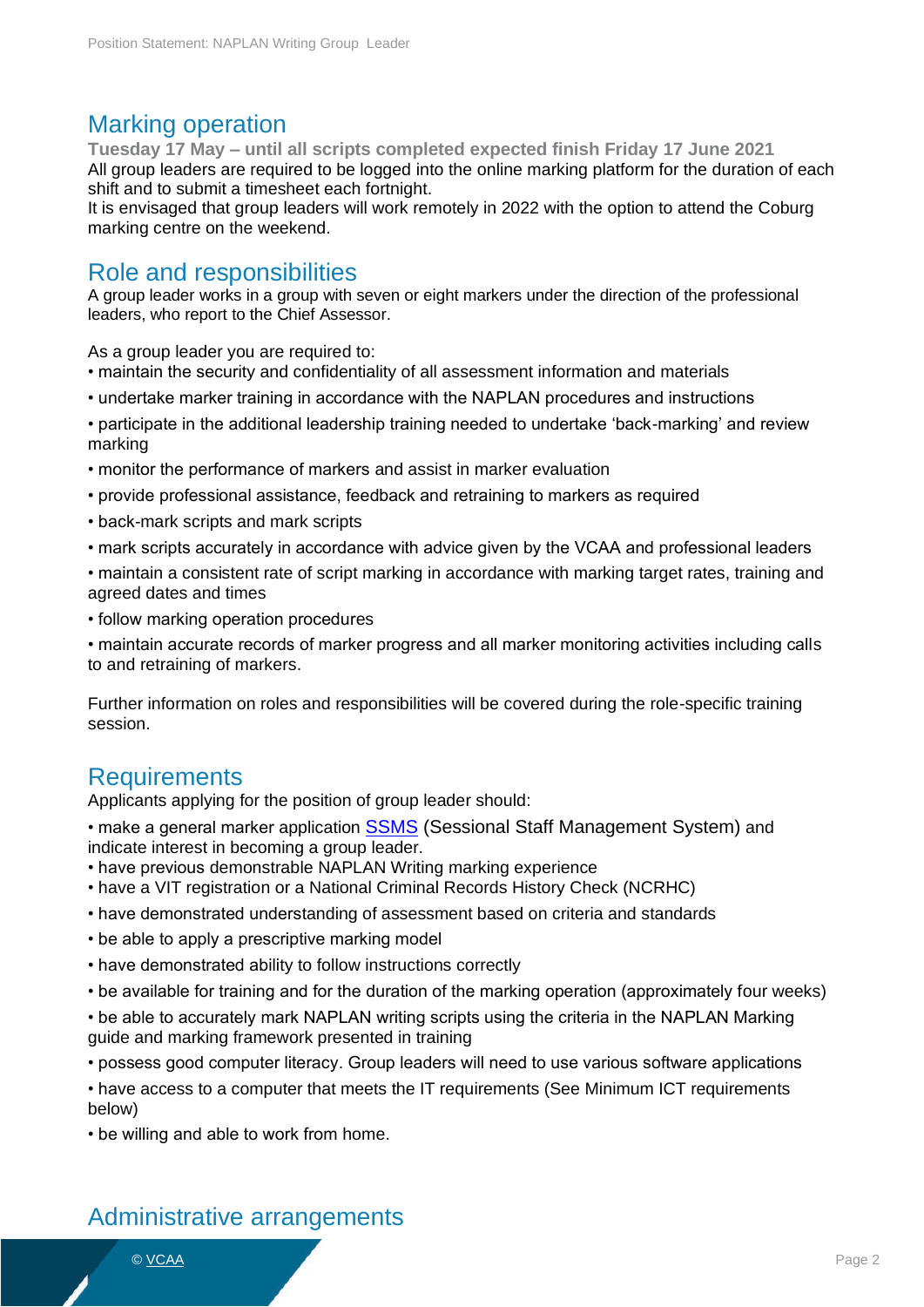By accepting this position, you will become a casual employee of the VCAA for the period of the marking operation. The following conditions apply to your employment.

#### Payment

Group leaders are paid an hourly rate of \$64.70.

Group leaders are required to be logged into the online marking platform for the duration of each shift. They will submit a timesheet of their hours worked and log all calls made to markers. These procedures will be covered in the online role-specific training session before marking commences.

#### **Superannuation**

The VCAA will contribute 10% superannuation if you are aged 18 or over and earn more than \$450 (before tax) in a calendar month. Victorian Government's default superannuation fund is VicSuper.

# Minimum ICT requirements

All online at home marking applicants must meet the VCAA's minimum ICT requirements on their home PCs or personal laptops.

# Minimum requirements

| <b>Minimum ICTrequirements</b> |                                                                                                        |                                                    |
|--------------------------------|--------------------------------------------------------------------------------------------------------|----------------------------------------------------|
| Platform                       | PC                                                                                                     | Mac                                                |
| Processor                      | Intel Core i3, i5 or i7                                                                                |                                                    |
| <b>RAM</b>                     | 4GB minimum                                                                                            |                                                    |
| Operating system               | Windows 7 and above                                                                                    | OS 10.6 and above                                  |
| Screen resolution              | 1024 x 768 pixels or higher • Screen size<br>- monitor: 17 inches • Screen size -<br>laptop: 15 inches |                                                    |
| Internet browsers              | • Internet Explorer - version 11 •<br>Google Chrome - version 45                                       | Safari — version 9 · Google Chrome —<br>version 45 |
| Broadband connection           | ADSL 2/NBN                                                                                             |                                                    |
| Microphone                     | • Devices will require a microphone for<br>online communication                                        |                                                    |

### Travel and accommodation

Markers do not receive travel or accommodation allowances for any component of the marking operation.

© <u>VCAA</u> Page 3